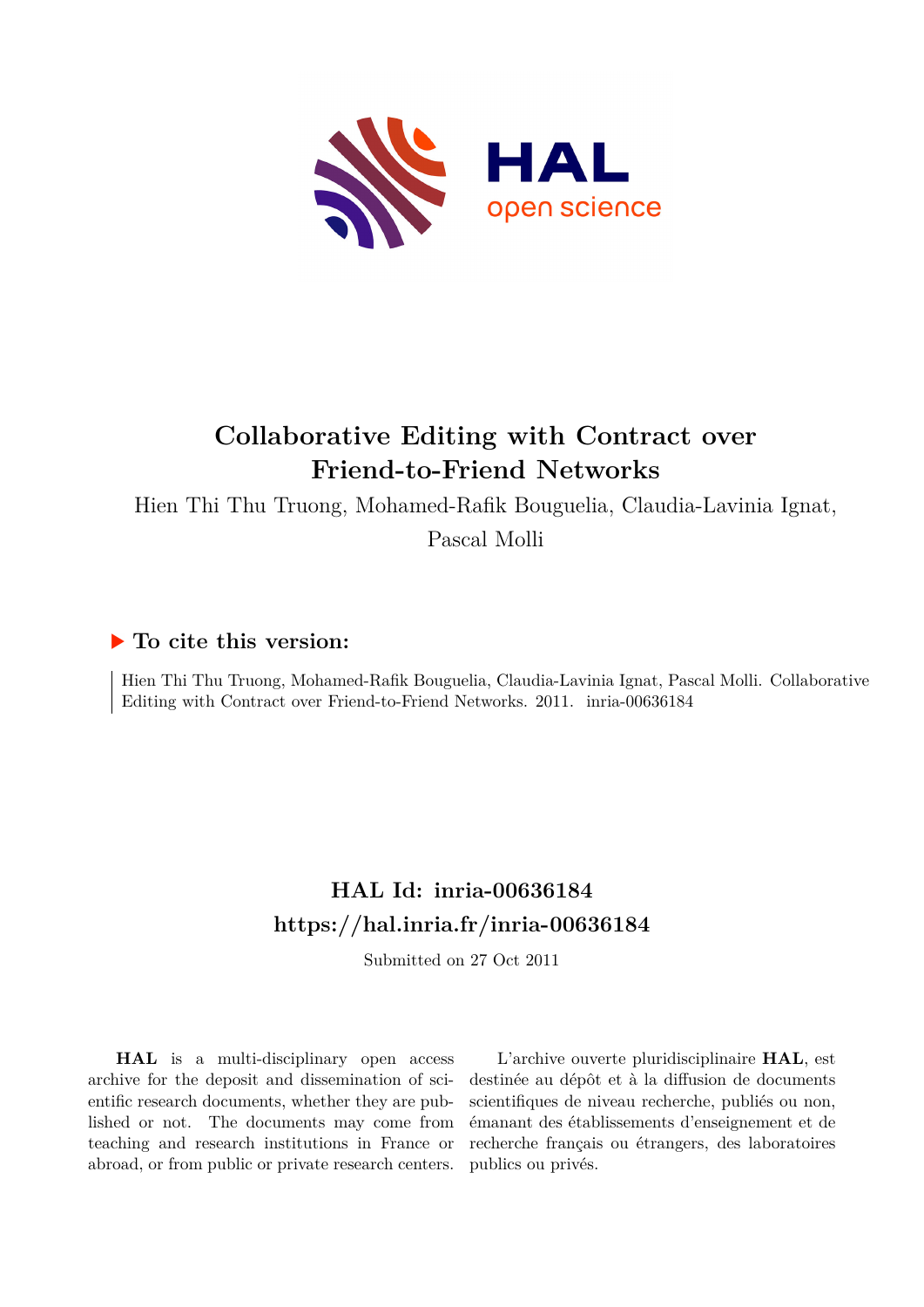## **Collaborative Editing with Contract over Friend-to-Friend Networks**

INRIA Nancy-Grand Est<br>Hien.Truong@loria.fr

## Claudia-Lavinia Ignat Pascal Molli

**INRIA Nancy-Grand Est** 

#### **ABSTRACT**

Instead of delegating control over private data to single large corporations, in friend-to-friend (F2F) systems users take control over their data into their own hands and they communicate only with users whom they know. In this paper we propose a push-pull-clone model for trust-based collaborative editing with contract deployed over F2F network. People specify contracts when they share data to their friends. A log auditing protocol is used to detect user's misbehavior if they do not respect contracts after they received data. Users maintain locally trust values on other users and these values are adjusted according to auditing results. We evaluate proposed model by using PeerSim simulator and experiment results show the feasibility of our model.

#### **INTRODUCTION**

Most platforms hosting social services such as Facebook or Twitter rely on a central authority and place personal information in the hands of a single large corporation which is a perceived privacy threat. Users must provide and store their data to vendors of these services and have to trust that they will preserve privacy of their data, but they have little control over the usage of their data after sharing it with other users. Peer-to-peer networks allow decentralization of these social services. Friend-to-friend (F2F) networks is a category of peer-to-peer networks where users have control over their data as they allow direct connection only between users who know each other. Restricting connections only between users that know each other solves a set of security problems in peer-to-peer networks such as the issue that a user appears under many identities. In F2F networks users have a unique identity and when a user collaborates with a friend it means that friend is well-known and trusted.

Dan Brickklin<sup>[1](#page-1-0)</sup> has coined the term of F2F networking as

**Hien Thi Thu Truong Mohamed-Rafik Bouguelia**<br>
INRIA Nancy-Grand Est **Mohamed-Rafik Bouguelia** 

Mohamed.Bouguelia@loria.fr

Claudia.Ignat@loria.fr Pascal.Molli@univ-nantes.fr

"The simplification of restricting a network to computers you know, trust, and control is one method of dealing with trust issues in sharing". If users misbehave and their misbehavior is detected, the unique identification of users allows a punishment procedure to be adopted for these users. However, the challenge is how to detect if users misbehave and how to design the punishment procedure.

In this paper we focus on the application of F2F network for collaborative editing of shared documents. Collaborative editing systems allow a group of people to produce works together through individual contributions. Collaborators can edit together on articles, proposals, memos, etc. There are a wide range of users of CES such as students, professors, authors of a paper, journalists, editor, internal bloggers, etc. Handling the document in collaborative environment manner requires interactions between users. With F2F computing infrastructure, users only connect to trusted friends. Trust is a key ingredient for collaborative relationships of people and it requires repeated interactions to build trust based on experiences over time. Trust is mutable and not completely transitive between friends, and it is required to have a mechanism to update trust eventually. Distributed version control systems such as  $\text{Git}^2$  $\text{Git}^2$  and Mercurial<sup>[3](#page-1-2)</sup> adopt a variation of the friend-to-friend model of collaboration where users pull changes from other users that they trust. These systems are mainly used by developers in open-source projects. Even if a trust network is built between developers based on previous experience, trust is not explicitly evaluated.

In a friend-to-friend collaboration it is very difficult to ensure that after data is shared with other users, these users will not misbehave and violate data privacy. Usage control mechanisms model contracts that users receive together with data which refer to what happens to data after it has been released to authorized people, for example, how they may, should and should not use it. However, existing usage control approaches rely on some central authorities that can check violation of contracts. These solutions are not suitable for F2F based collaboration where no user has control over another user to audit his behavior and a user can observe only behavior of collaborating users.

<span id="page-1-0"></span><sup>1</sup><http://www.bricklin.com/f2f.htm>

<span id="page-1-1"></span><sup>2</sup><http://git-scm.com/>

<span id="page-1-2"></span><sup>3</sup><http://mercurial.selenic.com/>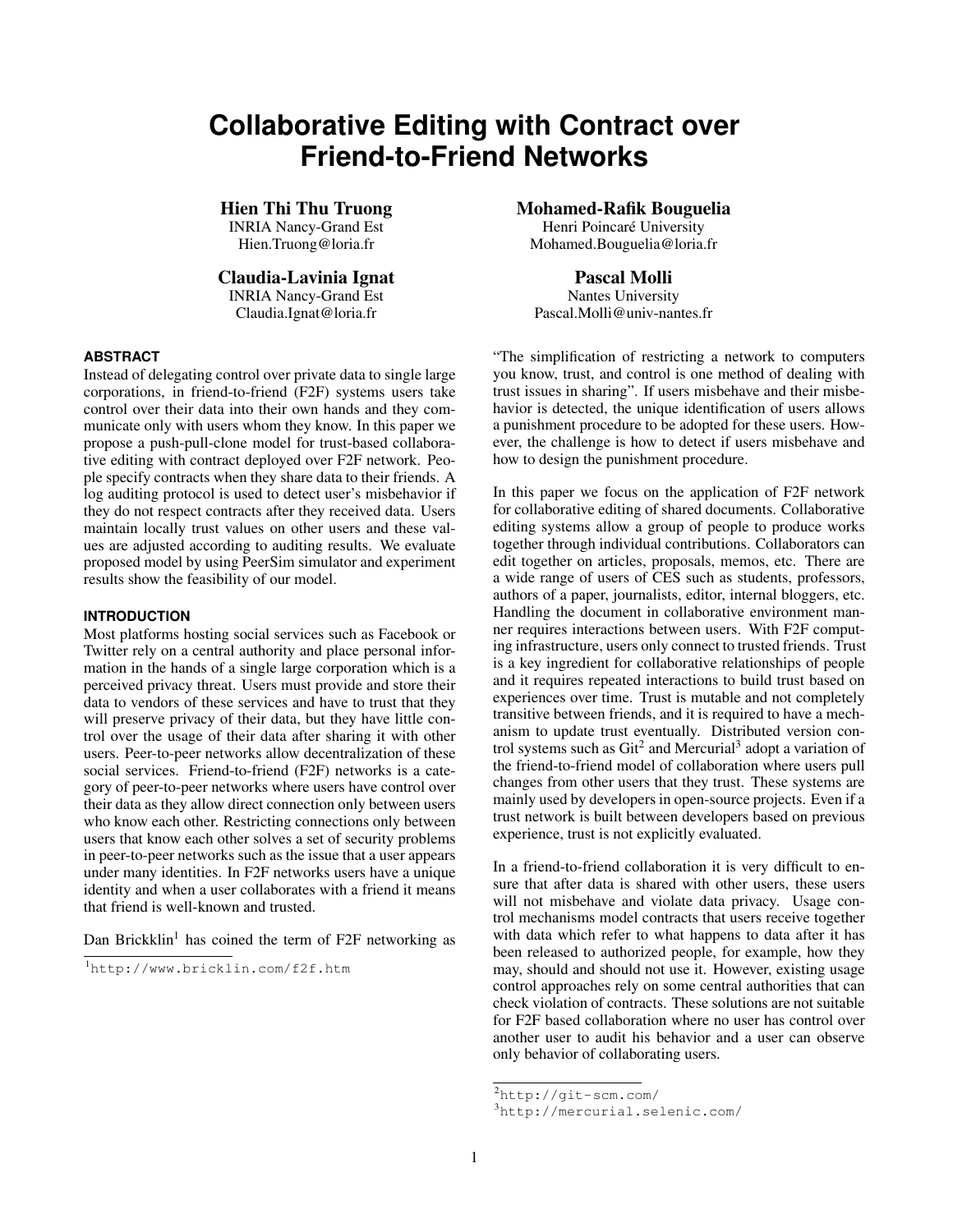In this paper, we propose a novel trust management mechanism adapted for friend-to-friend collaborative editing with contracts. Each user maintains a local workspace that contains local data as well as modifications done on the shared data and contracts related to usage policy of the shared data. The logged modifications and contracts are shared with other users. Each user performs a log auditing mechanism for detecting misbehaving users and adjusts their trust values according to audit result.

The paper is structured as follows. We start by presenting a motivating example. We then go on by presenting related approaches. We give an overview of the collaboration model that we propose, of the logging mechanism and the properties it has to ensure and of the contract specification. We then briefly describe our solution to assess trust. We also provide some results of the simulations to evaluate the efficiency of our mechanism. We end our paper with some concluding remarks and directions for future work.

#### **EXAMPLE**

Let us give a simple example for illustrating how collaborative editing with contract is deployed over a F2F network. Let us consider a F2F network composed of five users A, B, C, D and E in which each user is at least in one friend relationship with another user. Users share and edit collaboratively a document. At the beginning this F2F network is built based on social trust between users and connections are established only between friends. Friends trust their friends with different trust levels that are updated according to their collaboration experience. For instance, A has B and C as friends, however, A has different trust levels for B and C and thus gives them different contracts over the shared document. For instance, A gives to B the permission to edit the document, while he/she gives to C only the permission to view the document. Also, A gives C an obligation to send feedback while this obligation is not required to B. Receivers are expected to follow these contracts. Otherwise, their trust levels will be adjusted once misbehavior is detected. To our knowledge there is no existing model for collaborative editing which considers trust with self-auditing and updating mechanism of trust levels.

#### **RELATED WORK**

Our approach based on trust management is different from access control mechanisms. Instead of enforcing granted rights a-priori as in traditional access control mechanisms, we check contracts a-posteriori once data has been shared. Similarly, there exist some optimistic access control approaches [\[11\]](#page-6-0) that check a-posteriori access policies. In these approaches, if user actions violate granted rights, a recovery mechanism is applied and all carried-out operations are removed. Usually, this recovery mechanism requires a centralized authority that ensures that the recovery is taken by the whole system. However, the recovery mechanism is difficult to be applied in F2F system where a user does not have knowledge of the global network of collaboration. Generally, access control mechanisms aim at ensuring that systems are used correctly by authorized users with authorized actions. Rather than ensuring a hard system security, we adopt

a flexible trust management mechanism that helps users collaborate with other users they trust.

In the last decade friend-to-Friend (F2F) computing emerged as a new paradigm in which users only make direct connections with people they know. Freenet [\[1\]](#page-6-1) is a well-known F2F network whose main design goals are censorship resistance and anonymity. Freenet can operate in the classical F2F (darknet) mode where the users can only join the network only if they know a member of the network, but also in the opennet mode in which anyone can join. In [\[2\]](#page-6-2) authors outline solutions of using F2F computing for building decentralized social networks, for data access control and for data storage. In [\[8\]](#page-6-3) authors describe the F2F computing framework to spontaneously setup Desktop Grids with friends or colleagues via instant messaging. While most of existing F2F networks are used for file sharing and instant messaging, we propose F2F computing for deploying trust-based applications such as decentralized collaborative editing with trust.

Trust management is an important aspect of the solution that we proposed. The concept of trust in different communities varies according to how it is computed and used. Our work relies on the concept of trust which is based on past encounters [\[7\]](#page-6-4). With F2F networks users bring social trust into the system. However trust is not immutable and it changes time to time. Thus a trust model still be useful for F2F network. Various trust models for decentralized systems exist such as NICE model [\[10\]](#page-6-5), EigenTrust model [\[4\]](#page-6-6). As taxonomy of trust in [\[6\]](#page-6-7), trust model includes information gathering, scoring and ranking, response. Most of existing P2P trust models propose mechanism to update trust values based on direct interactions between peers while we use log auditing to help one user evaluates others either through direct or indirect interactions. Our mechanism for discovering misbehaved users can be coupled with any existing trust model in order to manage user trust values.

Keeping and managing event logs is frequently used for ensuring security and privacy. This approach has been studied in many works. In [\[3\]](#page-6-8), a log auditing approach is used for detecting misbehavior in collaborative work environments, where a small group of users share a large number of documents and policies. In [\[5,](#page-6-9) [9\]](#page-6-10), a logical policy-centric for behavior-based decision-making is presented. The framework consists of a formal model of past behaviors of principals which is based on event structures. However, these models require a central authority that has the ability to observe all actions of all users. This assumption is not valid in a F2F setting. Our proposed log-auditing mechanism works for a F2F collaboration and its complexity compared to the centralized solution comes from the fact that each user has only a partial overview of the global collaboration and can audit only users with whom he collaborates. Therefore, a user can take decisions only from the information he possesses from the users with whom he collaborates.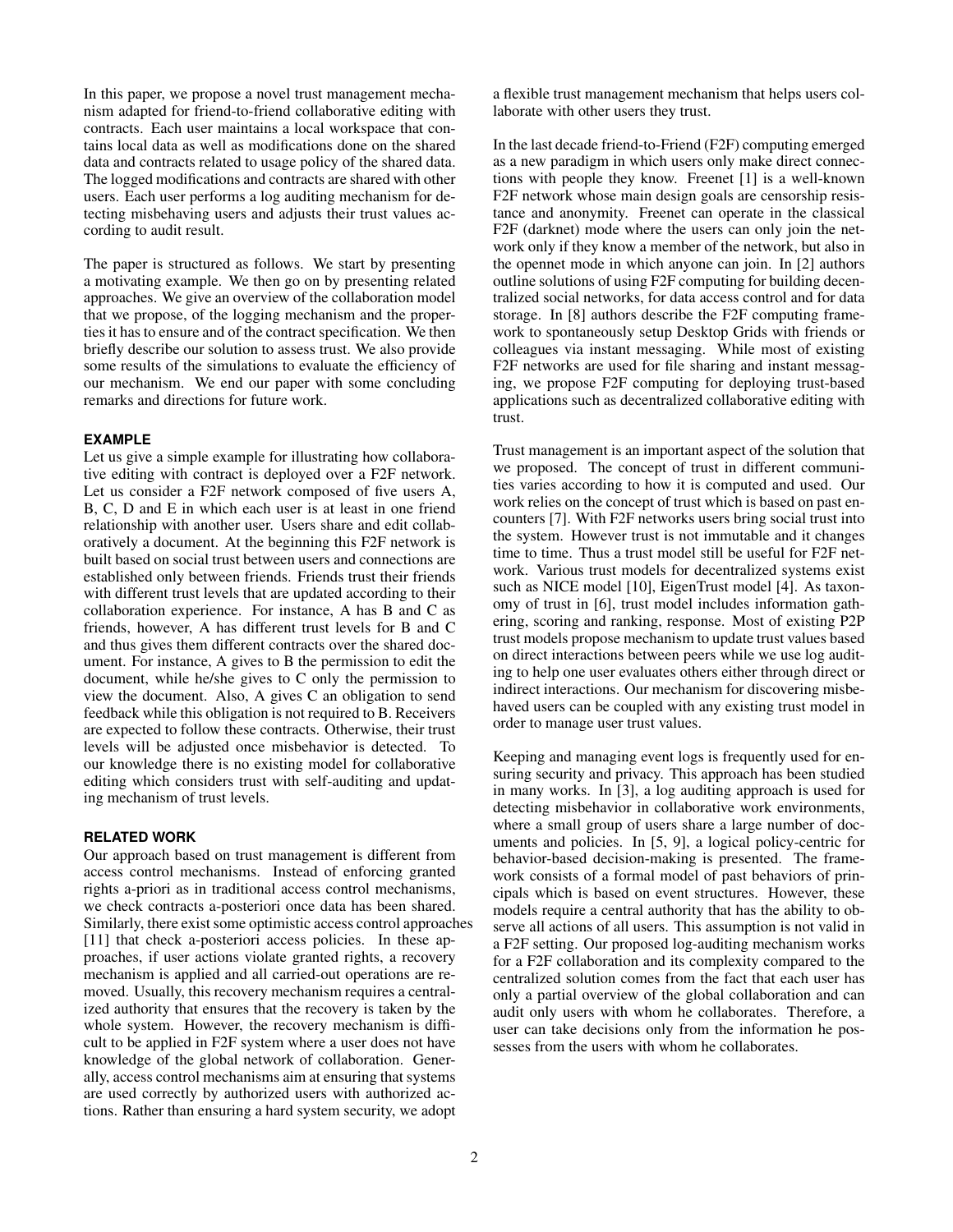#### **SYSTEM MODEL**

In this section we are going to present collaborative editing system based on push-pull-clone model deployed over the F2F network. The collaboration implies the interactions between users under given contract. Our work focuses on logging mechanism which mainly point are to ensure causality of not only editing operations but also of contracts and to perform synchronizing correctly. We move toward first with the infrastructure of F2F network applied for our push-pullclone model.





(a) Without Trust Management



<span id="page-3-0"></span>Figure 1. Push-pull-clone model in peer-to-peer network. Without trust management, users might push private data to malicious user, and pull respectively. With trust management, users discard all communications to/from malicious users since such users are detected as bad users (e.g. when D changes from good to bad).

Push-pull-clone is a native direct pair-wise communication between users. Users can collaborate without having to give everyone direct write access to their document. To work with others a user simply sets up a local workspace for his own work, and uses a F2F network to PUSH his document to trusted friends. Others can then get the document by doing CLONE the document from the user's workspace to have independent local workspace for the document of the user, do their changes locally and publish them by doing PUSH. The user then does PULL to get the changes into his local workspace. The push-pull-clone model is used for efficient distributed collaboration and it was already implemented in distributed version control systems such as Git, Mercurial.



<span id="page-3-1"></span>Figure 2. Friend-to-Friend network with trust. Collaborations are established between friends only. No collaboration between A and B (also A and D) since A might trust B but B does not trust A (respectively A and D). Trust is not transitive between friends (between A, E, and D).

In Figure [1,](#page-3-0) there are two scenarios of push-pull-clone model for collaborative editing with and without trust management. In the former without trust management, users share and reconcile replicas with any one another regardless such user is good or bad. Such collaboration could be in danger of accepting bad content from malicious users who attempts to steal information or disturb the cooperation. The later scenario supports only push-pull-clone interactions between trusted users (so-called friends). It works also with the case a user changes his behavior from good to bad, thus his trust or reputation becomes less, therefore his communications in collaboration will be discarded.

In Figure [2](#page-3-1) sharing data as well as cooperation are performed between friends only. The network structure is not immutable since each member can change behavior over time. Thus, their trust levels are adjusted mainly based on their past behavior. A misbehavior detection mechanism and trust model to manage trust levels of friends are mandatory to maintain correctly such network. Next, we present our solution serving for auditing misbehavior and updating trust levels.

### **Log**

Our system keeps document as a log of operations that have been done during collaborative process. The log records more about the process of collaboration itself, and not just output document. From the log it is possible to see who contributes what, and when. The outcome of collaborative editing needs to be a document and it could be obtained by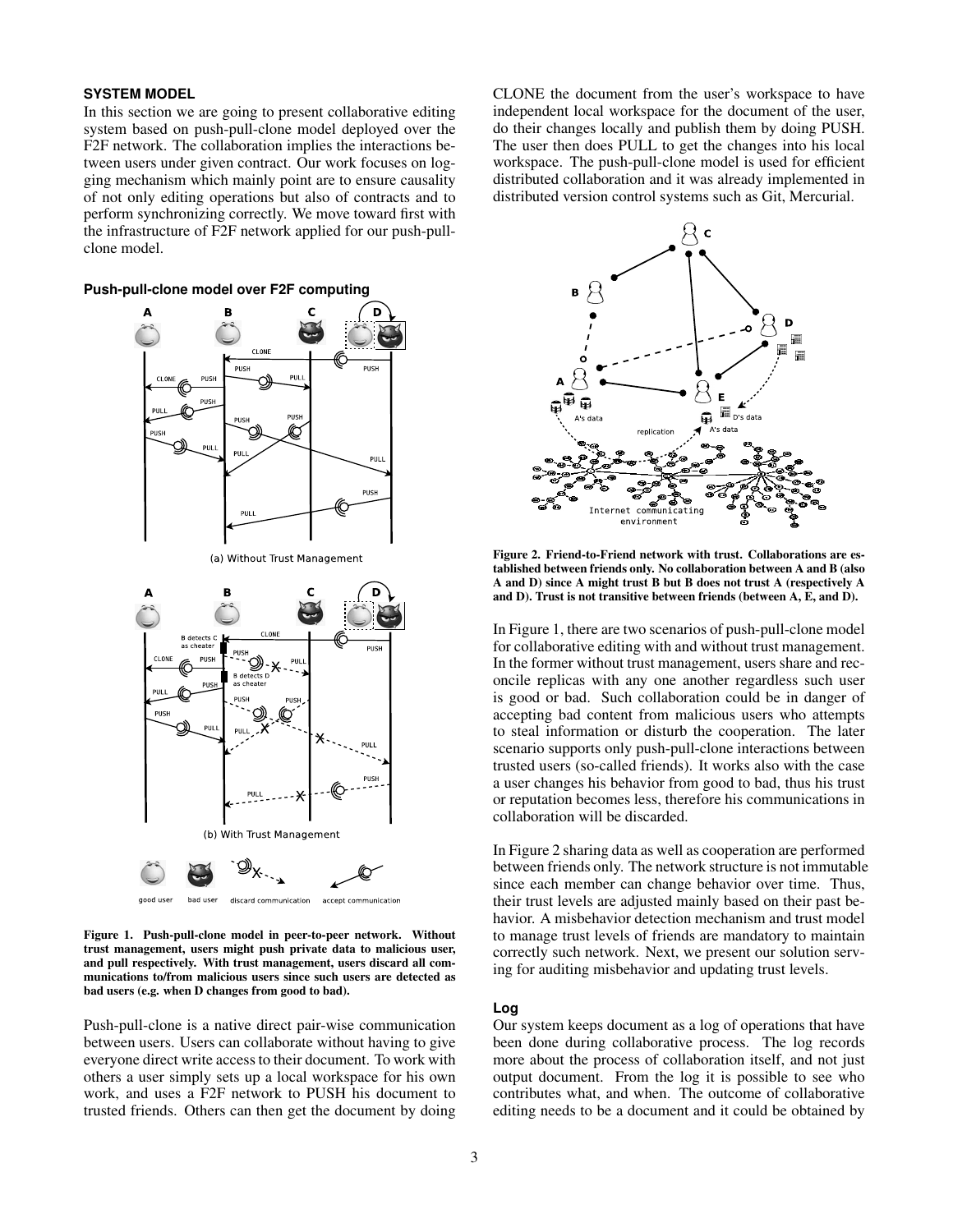replaying the editing operations from the log.

The document on which users collaborate together is replicated at sites of all users. In our model the changes are propagated in weakly consistent manner. It means user can decide when, with whom and what data to be sent and synchronized. We use the push-pull-clone communication between replicas and the ordered exchange of operations stored in each replica logs. A replica log contains all operations that have been generated locally or received from other users. Users store operations in their logs in an order that is consistent with generated order. Pair-wise communication supports the synchronization of any two users. The term *event* presents editing operations and communication action such as *share*. The following rules are used for logging:

- Each new event generated locally is added to the end of local log in the order of occurrence.
- The events from remote log that should be merged are added to the end of local log in the order they appeared in the remote log.
- When a user shares the document with other users the *share* events together with the specified contracts are logged in the local log of the receiving user. However, we make the assumption that a user is unwilling to disclose with all collaborating friends all the sharing events and contracts that he specifies to a certain friend. That is why sharing events and contracts are not kept in the local log of the sending user.

We use anti-entropy update for new changes from others logs received. New changes are appended to the end of the log. A user might discard changes from a received log in case of contract conflict. The merging mechanism ensures causality of editing operations as well as between operation and contract. We discuss in detail about these properties in next parts.

#### **Causality preservation**

Many distributed systems consider causality preservation as a requirement and they use techniques such as state vectors and causal barriers for ensuring it. In our model, it is mandatory to respect the following causalities.

- Causality between local operations is respected by adding events to the log in order they were generated.
- Causality between local operations and received remote operations re respected by anti-entropy updating for new changes. Also the propagating of the whole log ensures that order of events are not changeable.
- Causality between contracts and operations must be ensured in order to enforce users following given usage condition. Otherwise their violations are detected to perform judgments. Log itself cannot prevent users from changing this causality up on their purpose. Thus we use signaturebased authenticators to ensure correctness of the log.
- Causality between received contracts and contracts give to one another in order to ensure user should use data

based on usage policy (through contract) he receives. This causality also is preserved with authenticators.

#### **Contract specification**

Contract is a need for trustful collaborative interactions. In our collaborative editing model, contract expressed usage policy which are the *obligation*, *permission*, *omission* and *prohibition* (or forbidden) which one user gives to others when he shares data. These four notions are objects of deontic logic. The specification of contracts needs to capture the causality of deontic objects, thus it needs to use temporal logic. The contracts in our model are built on the top of a basic deontic logic, in combination with operators from temporal logic, and operation-based.

Deontic logic is the logic concerned with normative notions such as obligation, permission, omission, prohibition, etc. Deontic itself when restricted to specific domain is a practical powerful specification tool, and if combined with other useful temporal concepts. Due to the huge scope of things can be expressed by deontic logic, we restrict our work withing deontic modalities of Obligation, Permission, Forbidden, Omission (denoted as O, P, F, M).

The contracts are expression of deontic notions over operations in CES. If *op* is an operation then the primitive contract  $c_{op}$  based on *op* is defined using the modalities:  $F_{op}$ ,  $O<sub>op</sub>$ ,  $P<sub>op</sub>$ ,  $M<sub>op</sub>$  and to be respectively read "contract *c* says that it is forbidden to do the operation op (or obliged, permitted, omitted)". The composite regulation (simply called *contract*) C can be composed of one or several primitive contracts. In order to obtain single composite contract, primitive contracts are merged together, however, the conflict arises in merging primitive contracts together. Primitive contracts are conflict in cases:  $O_{op} \nvert O_{op}$ ,  $P_{op} \nvert P_{op}$ ,  $O_{op} \nvert M_{op}$ . Conflict can be resolved by detecting conflict contracts and giving them the priority of one over the other (so-called dominance). User can also overrides his own contracts in collaboration process with one another user.

#### **AUDITING AND TRUST ASSESSMENT**

We consider a collaborating system where each user is supposed to respect given contract. If it does, then we call the user *trusted*; otherwise we call the user *distrusted* or *suspected*. There are two ways in which a user cannot be *trusted*: it can either do actions violating contract or ignore an obligation. Ideally, if a user misbehaves in either of these ways, other users should detect his misbehavior. A user is considered as distrusted if it violates a contract, and a user is considered as suspected if he does not prove that he conforms to an obligation. For instance, a user that receives the obligation *"should send back"* the document, but he never fulfills this obligation is considered suspected. Note that user  $u$  withdraws the suspected indication on user  $v$  when he finds that user  $v$  fulfilled the obligation he was suspected for.

Cheaters may try to hide their misbehavior by modifying the log. Briefly, a user  $u$  is considered *cheater* if he modifies the log that consequently affects auditing result. For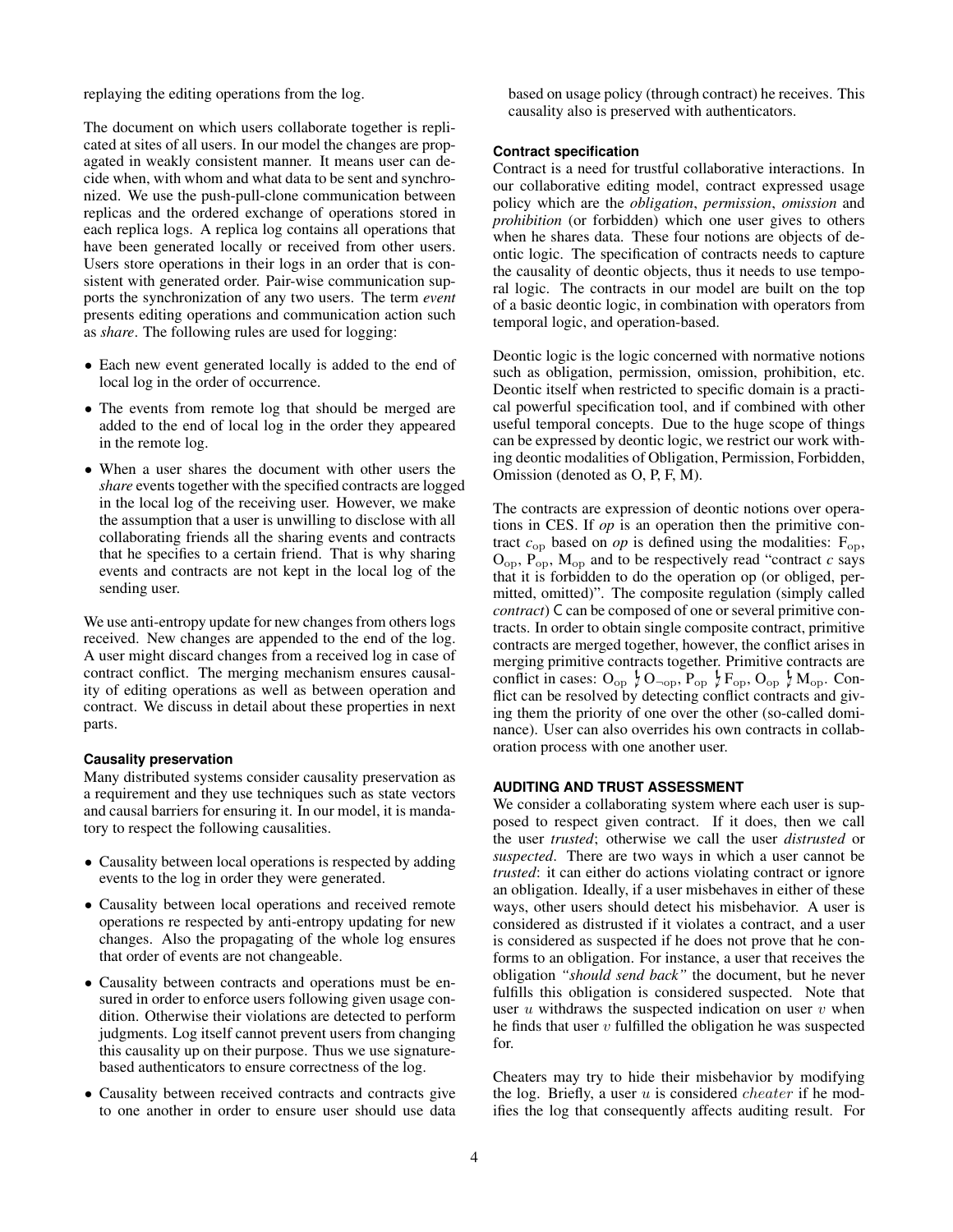instance, u removes some obligations that he does not want to be enforced to follow. The log auditing mechanism should guarantee also that users cannot modify the log. To prevent log modification, we use authenticators for patches of operations. Due to the space limitation, we do not present in this paper our solution about generation and verification of authenticators. The audit mechanism can generate only four types of results: *trusted*, *distrusted*, *suspected* and *cheater*.

The auditing protocol is performed at any time at local sites. We denote  $Trust_u^{log}(v)$  as the trust value that a user u assigns to user  $v$ . All users are set an initial default trust value such as real life social trust. The user  $u$  updates value  $Trust<sub>u</sub><sup>log</sup>(v)$  for user v mainly based on the result of log analysis. In order to manage trust values for user  $v$ , we can use an existing decentralized trust model. When an assessed user v is detected as *distrusted* or *suspected*, his local trust value is recomputed by assessing user  $u$  using a trust model. The total local trust values could be aggregated from logbased trust, reputation and recommendation trust. The trust computation to get total trust values varies from trust models. Details of trust model are not presented in this paper.

Our approach for trust assessment uses log auditing. The violation in case a cheater copies the content of a document in order to create a new one and then claims to be the document owner can not be detected by log auditing. However, the log could be used to discover the history of actions on document that helps to detect cheaters.

#### **EVALUATION**

In this section, we evaluate the feasibility of the proposed model through simulation using PeerSim<sup>[4](#page-5-0)</sup> simulator. We focus first on the ability of detecting cheaters; then we estimate the overhead generated by the usage of contracts.

We setup the simulation with a network of 200 users where some of them are defined as cheaters. Due to the unavailability of real data traces of F2F collaboration as well as traces with contracts, we generate randomly the data flow of collaboration during the simulation, i.e operations, contracts and users with whom to share. One interaction is defined as the process of sharing a log with the specified contracts, from one user to one another. Since the total number of interactions generated must be pseudo uniformly distributed over all users, we let one user perform sharing to not exceed 3 other users at each step. Similarly, the number of operations and contracts generated by one user each time is at most 10 operations and 3 contracts (if we consider only 3 types of actions in our system: insertion, deletion and sharing).

#### **Experiment 1: misbehavior detection**

To evaluate the ability of misbehavior detection, we check first the ability to detect a selected cheater according to the total number of interactions performed by all users. The estimation is performed on the collaborative network with 60 cheaters (30% of users are cheaters). The auditing process is performed after each synchronization with another user.

We select randomly one cheater to be audited, and we observe how many percent of users can detect him. Figure [3](#page-5-1) shows the results collected after each cycle. We can see that the cheater is detected by a few users at the beginning, then more user can detect him when more interactions are performed.



<span id="page-5-1"></span>Figure 3. Ability to detect one selected cheater according to the total number of interactions in the collaborative network.

Second, we check the percentage of cheaters that can be detected. We select randomly one honest user from the network to observe how many percent of cheaters he can detect. Figure [4,](#page-5-2) shows the result according to the number of synchronizations done by the selected user with others. We can see from the graph, that up to 20% of cheaters are detected after the first four synchronizations (audit done four times), and after the fifth synchronization more than 80% of cheaters are already detected. Only about 10% of cheaters may require more interactions to be detected.



<span id="page-5-2"></span>Figure 4. Percentage of detected cheaters according to the number of synchronizations done by the selected honest user.

In order to have a global view about the evolution of the percentage of detected cheaters, we compute the average value of detected cheaters over all users of the collaborative network. Figure [5](#page-6-11) shows, on average, how many percent of cheaters are detected by one user. We perform the experiment in case of a low, medium and high population of cheaters in the network (respectively 5%, 30%, 80% of cheaters). The results show that the system still functions well in case of a high/low population of cheaters.

### **Experiment 2: overhead estimation**

<span id="page-5-0"></span><sup>4</sup><http://peersim.sourceforge.net/>